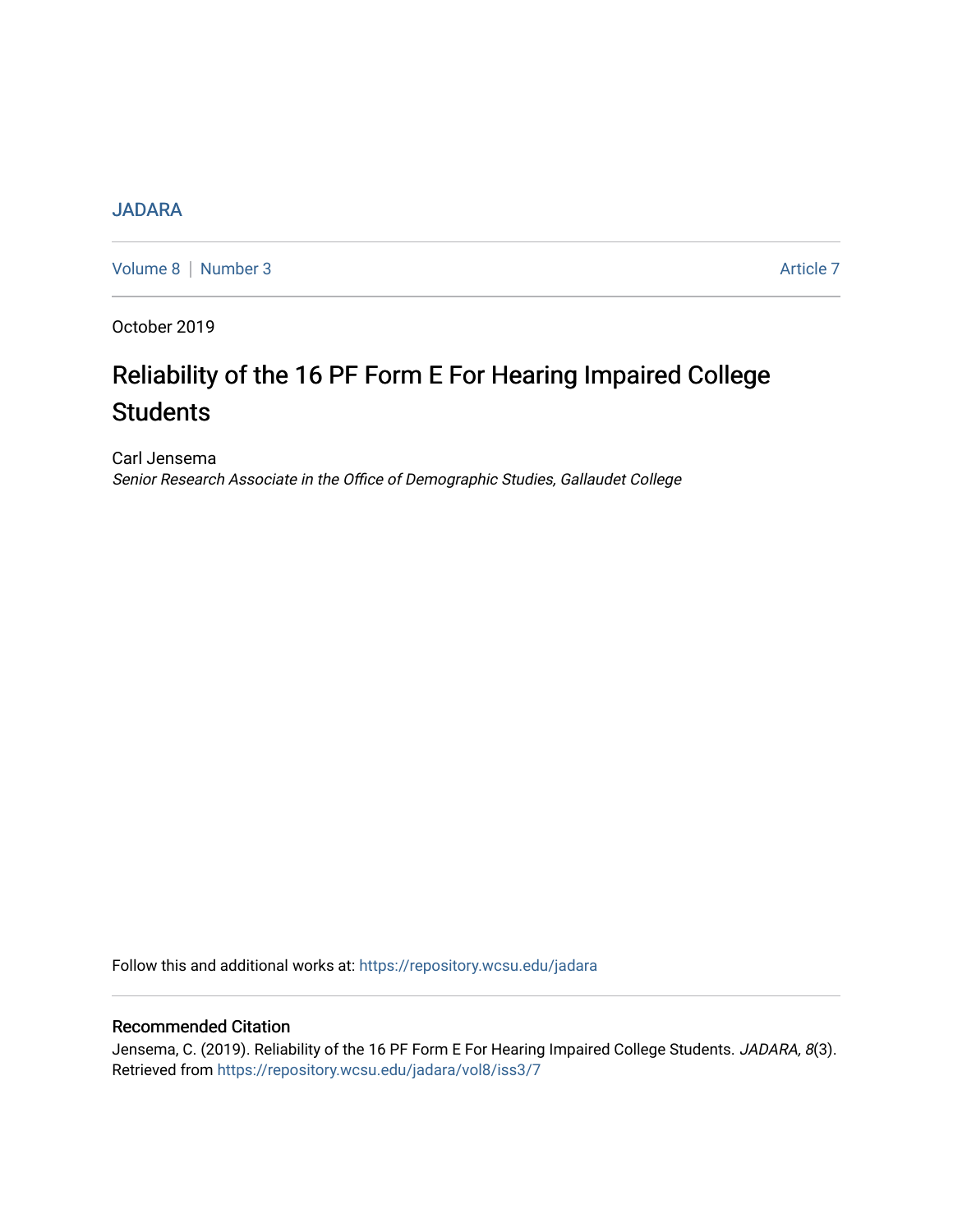# RELIABILITY OF THE 16 PF FORM E FOR HEARING IMPAIRED COLLEGE STUDENTS

#### CARL JENSEMA, Ph.D.

#### **INTRODUCTION**

A glance through the catalogues devoted to psychological measuring instruments quickly reveals a multitude of tests purported to measure per sonality. However, finding tests which have been designed, or at least revised, for application to hearing impaired persons is another matter. Such tests are virtually nonexistent. The standard mode of operation for professionals who work with the hearing impaired has been to simply pick out some personality test which "looks good," more or less disregarding the fact that the test was designed for use with individuals who have normal hearing.

One of the most unfortunate aspects of this practice is that people are often deluded into thinking that since a hearing impaired person had no particular problems in taking the test, the results are as meaningful as they would be for a person with normal hearing. Such an assumption completely overlooks a fimdamental concept underlying test theory: Every good test is statistically designed to measure among a particular population. Application to any other population raises important questions concerning reliability and validity. This is not to say that a test is worthless for any population but the one it was designed for. It means that the test's worth must be determined by statistical analysis before it can be used with confidence.

One of the most common paper-and-pencil personality tests used by counselors of the hearing impaired is Form E of the "Sixteen Personality Factor Questionnaire" (16PF). This test was designed by Eber and Cattell in 1967 and is considered appropriate for low-literate adults with a 3rd to 6th grade reading level. As the name implies, the 16 PF Form E is considered as measuring 16 aspects of personality. Each factor has eight binarily second items and the raw score of a factor is simply the sum of these scored items.

For a number of years the 16 PF Form E has been routinely admin istered to incoming students at Gallaudet College. Norms for the 16 PF

Dr. Jensema is Senior Research Associate in the Office of Demographic Studies, Galiaudet College.

14 Vot. 8 No. 3 Jan. 1975

1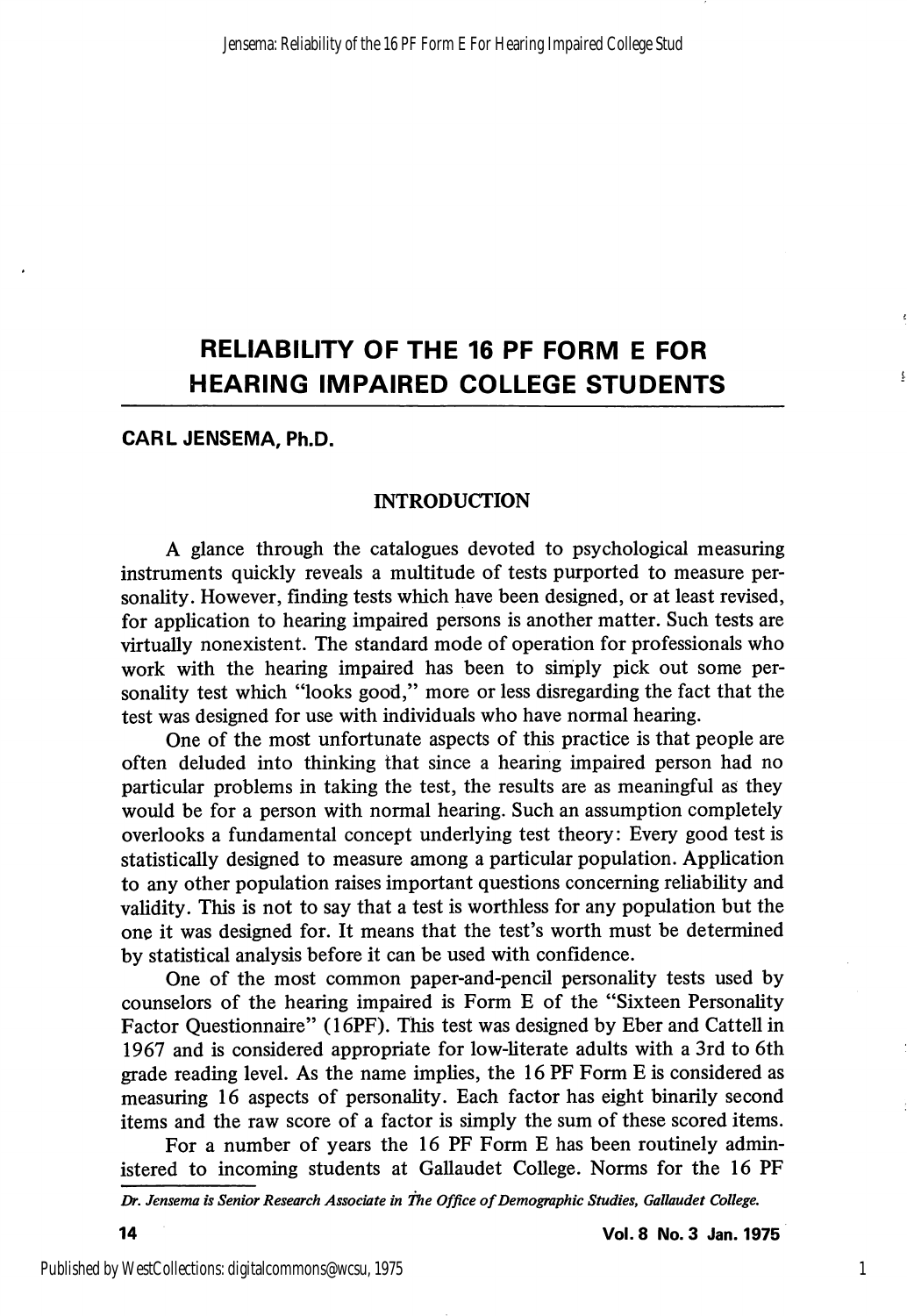based on these students were calculated by Trybus (1973) and revised with additional data by Jensema (in press). The norms are now available, but the reliability of these and how this reliability limits interpretation of the scores has not been previously discussed. The following paragraphs will investigate this topic.

#### METHOD

The data consisted of 128 binarily scored items of the 16 PF Form E from 414 female and 404 male hearing impaired students at Gallaudet Col lege. All students had at least a moderate hearing loss (BEA>90dB ISO). The mean age for both sexes was 19.8, with a standard deviation of 4.5 years for males and 4.3 years for females.

Since each of the 16 scales of the 16 PF is assumed to measure a separate aspect of personality, and since it is known that sex differences play an important role in responses to the items, the data was treated as being 32 short eight-item tests, each having been given to either 414 or 404 subjects. An item analysis was conducted on each of these short tests. Although a wide range of statistics related to item analysis were calculated, only those which are especially pertinent will be presented.

#### RESULTS

Table 1 gives the proportion of each sex who obtained a score of "1" on each particular item. A careful examination on Table 1 and items in the test booklet raise some intriguing questions about differences in response tendencies for the two sexes. For example, who would 95% of the females but only 36% of the males claim they were critical of other people's work  $(i$ tem 116)? Other items refer to the examinees take this to mean a group of hearing people or a group of deaf people. The proportions obtained for some items are too extreme for the items to have much measuring value. For example, 96% of the females and 92% of the males scored "1" on item 1. Such high proportions automatically lower total score reliability.

The point-biserial corrections between each item and the sum of all other items of the factor are given in Table 2. The higher these correlations, the higher the reliability of the factor. Unfortunately, a glance at Table 2 shows that the correlations are low, the highest being .46 for females on item 85. The items for Factors M and N are dominated by near-zero and negative correlations, indicating little or no relationship.

The raw score mean, standard deviation (S.D.), standard error of the measure (S.E.M.) and the Kuder-Richardson formula-20 (KR-20) reliability coefficient are given in Table 3 for each sex on each factor. The KR-20 reliability coefficients are generally low. Factors with a KR-20 value of .4 or

Vol. 8 No. 3 Jan. 1975 15

્ક

€

Α.

2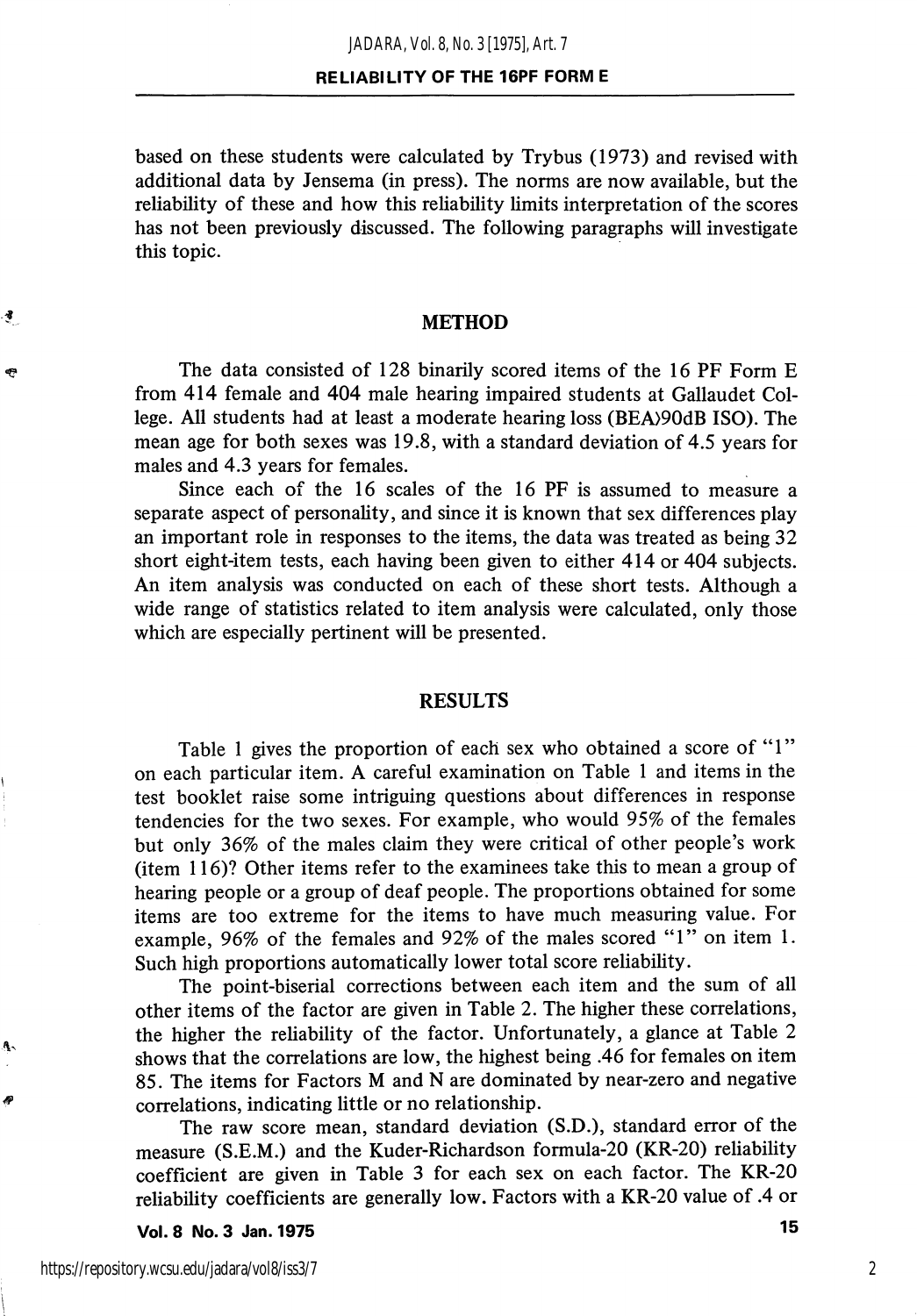### RELIABILITY OF THE 16PF FORM E

|                  | FEMALE (N = 414) TEST ITEM NUMBER |       |       |       |     |     |     | MALE (N = 404) TEST ITEM NUMBER |  |        |         |       |       |       |       |        |         |
|------------------|-----------------------------------|-------|-------|-------|-----|-----|-----|---------------------------------|--|--------|---------|-------|-------|-------|-------|--------|---------|
| <b>FACTOR</b>    | $1-16$                            | 17-32 | 33-48 | 49-64 |     |     |     | 65-80 81-96 97-112 113-128      |  | $1-16$ | $17-32$ | 33-48 | 49-64 | 65-80 | 81-96 | 97-112 | 113-128 |
| А<br>8           | .96                               | .78   | .56   | .90   | .58 | .91 | .33 | .64                             |  | .92    | .61     | .65   | .72   | .49   | .80   | .36    | .55     |
| B<br>٠           | .81                               | .81   | .91   | .98   | .90 | .71 | .64 | .95                             |  | .78    | .81     | .92   | .98   | .86   | .64   | .80    | .96     |
| с                | .76                               | .50   | .33   | .77   | .72 | .78 | .36 | .72                             |  | .75    | .50     | .35   | .77   | .69   | .75   | .36    | .70     |
| E                | .15                               | .32   | .59   | .36   | .17 | .71 | .64 | .95                             |  | .26    | .34.    | .57   | .45   | .28   | .64   | .28    | .36     |
| F                | .87                               | .46   | .66   | .76   | .96 | .81 | .61 | .54                             |  | .91    | .56     | .65   | .69   | .95   | .82   | .64    | .56     |
| G                | .28                               | .80   | .37   | .79   | .70 | .52 | .88 | .63                             |  | .23    | .70     | .36   | .68   | .65   | .46   | .79    | .60     |
| н                | .72                               | .43   | .41   | .36   | .50 | .24 | .33 | .46                             |  | .73    | .45     | .57   | .44   | .62   | .27   | .40    | .56     |
| $\mathbf{I}$     | .81                               | .56   | .63   | .93   | .74 | .88 | .87 | .77                             |  | .42    | .30     | .41   | .74   | .56   | .52   | .63    | .61     |
| L                | .18                               | .65   | .23   | .64   | .17 | .46 | .37 | .53                             |  | .24    | .67     | .38   | .65   | .30   | .48   | .33    | .57     |
| M                | .19                               | .76   | .48   | .59   | .40 | .58 | .23 | .40                             |  | .35    | .62     | .51   | .54   | .42   | .55   | .28    | .32     |
| N                | .49                               | .79   | .67   | .43   | .58 | .58 | .36 | .29                             |  | .56    | .65     | .67   | .44   | .57   | .64   | .25    | .24     |
| $\circ$          | .65                               | .59   | .50   | .43   | .70 | .66 | .64 | .34                             |  | .68    | .53     | .39   | .31   | .58   | .47   | .54    | .26     |
| $\mathbf{o}_{1}$ | .41                               | .46   | .81   | .64   | .31 | .87 | .73 | .52                             |  | .51    | .42     | .76   | .68   | .23   | .84   | .72    | .40     |
| $Q_{2}$          | .55                               | .26   | .24   | .42   | .30 | .47 | .24 | .11                             |  | .46    | .35     | .31   | .43   | .27   | .36   | .33    | .17     |
| $Q_3$            | .31                               | .52   | .75   | .84   | .73 | .58 | .87 | .77                             |  | .26    | .54     | .74   | .68   | .71   | .64   | .64    | .83     |
| $Q_4$            | .46                               | .15   | .61   | .47   | .16 | .25 | .42 | .71                             |  | .43    | .28     | .49   | .41   | .14   | .24   | .36    | .53     |

TABLE 1: Proportion of Subjects Scoring "1" On Each Item of the 16PF Form E

TABLE 2: Point Biserial Correlation of Items With Item-Excluded Subtest Scores for the 16PF Form E

FEMALE (N = 414) TEST ITEM NUMBER MALE (N = 404) TEST ITEM NUMBER

| <b>FACTOR</b>    | $1-16$ | $17 - 32$ | 33-48 | 49-64 | 65-80 |     | 81-96 97-112 | 113-128 | $1-16$  | $17-32$ | 33-48   | 49-64 | 65-80 | 81-96 | 97-112 | 113-128 |
|------------------|--------|-----------|-------|-------|-------|-----|--------------|---------|---------|---------|---------|-------|-------|-------|--------|---------|
| Α                | .02    | .02       | .10   | .16   | .10   | .08 | .10          | .10     | .18     | .24     | .14     | .33   | .22   | .21   | .18    | .25     |
| в                | .07    | .36       | .12   | .11   | .43   | .37 | .26          | .02     | .24     | .43     | .09     | .04   | .46   | .37   | .30    | .09     |
| c                | .18    | .21       | .12   | .21   | .30   | .05 | .16          | .21     | .18     | .21     | .16     | .20   | .21   | .04   | .11    | .21     |
| ε                | .16    | .02       | .05   | .13   | .15   | .14 | .04          | .04     | .15     | .12     | .08     | .06   | , 14  | .00   | .16    | .18     |
| F                | .30    | .31       | .40   | 44    | .22   | .46 | .38          | .38     | .13     | .33     | .36     | .42   | .26   | 36    | .35    | .35     |
| G                | .25    | .06       | .18   | .06   | .06   | .10 | .12          | .03     | .15     | .11     | .16     | .05   | .10   | .12   | .06    | $-0.02$ |
| н                | .32    | .38       | .41   | .11   | .44   | .17 | .40          | .28     | .39     | .36     | .36     | .16   | .31   | .10   | .38    | .21     |
| 1                | .28    | .23       | .22   | .13   | .18   | .32 | .09          | .19     | .33     | .25     | .15     | .22   | .26   | .36   | .20    | .29     |
| г                | .13    | .05       | .10   | .12   | .18   | .02 | $-21$        | .14     | .07     | .06     | .16     | .15   | .15   | .05   | .16    | .12     |
| М                | .02    | $-06$     | .04   | .07   | .01   | .09 | .08          | .15     | .01     | .03     | .03     | .04   | .09   | .05   | .00    | .08     |
| N                | .08    | .00       | .04   | .05   | $-01$ | .08 | .08          | .01     | .07     | $-04$   | $-0.08$ | .01   | .13   | $-05$ | .00    | .11     |
| $\mathbf{o}$     | .24    | .25       | .28   | .32   | .20   | .31 | .18          | .25     | .24     | .26     | .20     | .23   | .05   | .21   | .08    | .20     |
| $\mathbf{o}_{1}$ | .41    | .40       | .15   | .25   | .01   | .32 | .31          | .01     | .38     | .40     | .14     | .09   | .03   | .22   | .33    | .02     |
| O <sub>2</sub>   | .22    | .43       | .29   | .20   | .23   | .27 | .34          | .36     | .17     | .43     | .44     | .15   | .22   | .36   | .38    | .45     |
| $\mathbf{Q}_3$   | .03    | .14       | .23   | .16   | .27   | .01 | .30          | .09     | $-0.07$ | .09     | .22     | .13   | .26   | ,11   | .29    | .03     |
| $Q_4$            | .23    | .20       | .23   | .16   | .34   | .31 | .25          | .20     | .18     | .28     | .29     | .24   | .34   | .33   | .33    | .30     |

44.

 $\sim$   $\sim$ 

 $\cdot$ 

 $\sim$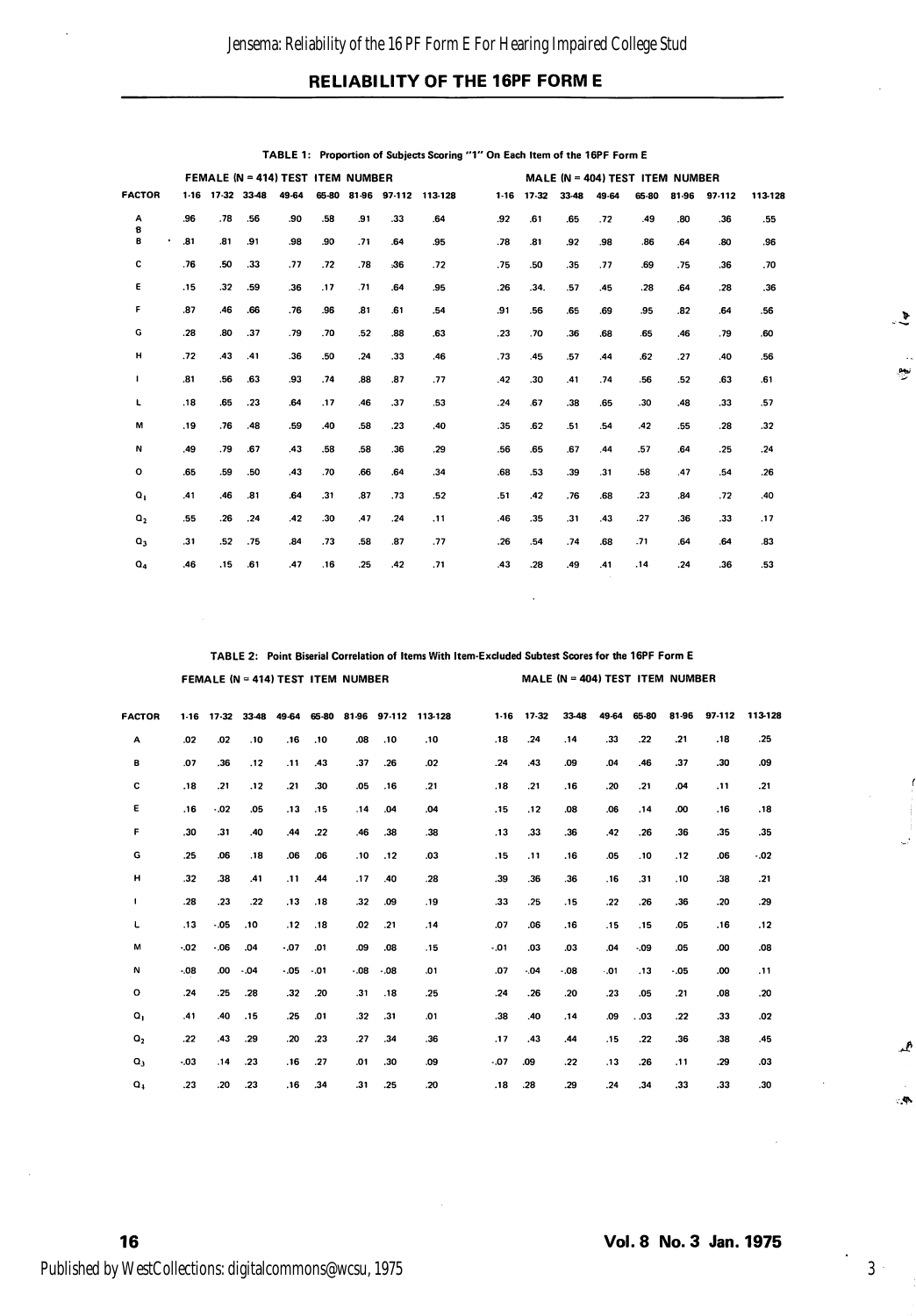## RELIABILITY OF THE 16PF FORM E

|                                                          |             |                  |        | TABLE 3:     |                  |      |        |              |  |  |  |  |  |
|----------------------------------------------------------|-------------|------------------|--------|--------------|------------------|------|--------|--------------|--|--|--|--|--|
| Test Score Statistics For Each Factor of the 16PF Form E |             |                  |        |              |                  |      |        |              |  |  |  |  |  |
|                                                          |             | FEMALE (N = 414) |        |              | MALE $(N = 404)$ |      |        |              |  |  |  |  |  |
| <b>FACTOR</b>                                            | <b>MEAN</b> | S.D.             | S.E.M. | <b>KR-20</b> | <b>MEAN</b>      | S.D. | S.E.M. | <b>KR-20</b> |  |  |  |  |  |
| Α                                                        | 5.66        | 1.28             | 1.13   | .22          | 5.10             | 1.68 | 1.21   | .48          |  |  |  |  |  |
| в                                                        | 6.55        | 1.35             | .97    | .48          | 6.74             | 1.38 | .91    | .56          |  |  |  |  |  |
| C                                                        | 4.49        | 1.61             | 1.22   | .42          | 4.87             | 1.60 | 1,25   | .39          |  |  |  |  |  |
| Ε                                                        | 3.89        | 1.34             | 1.18   | .22          | 3.18             | 1.54 | 1,30   | .28          |  |  |  |  |  |
| F                                                        | 5.68        | 1.86             | 1.08   | .67          | 5.77             | 1.78 | 1.10   | .62          |  |  |  |  |  |
| G                                                        | 4,97        | 1,43             | 1.22   | .27          | 4.47             | 1.47 | 1,29   | .24          |  |  |  |  |  |
| н                                                        | 3.45        | 1.99             | 1.23   | .62          | 4.03             | 1.93 | 1,26   | .58          |  |  |  |  |  |
| Ł                                                        | 6.20        | 1.47             | 1,08   | .46          | 4.18             | 1.88 | 1.27   | .54          |  |  |  |  |  |
| L                                                        | 3.24        | 1.47             | 1.26   | .26          | 3.63             | 1.55 | 1.30   | .30          |  |  |  |  |  |
| M                                                        | 3.62        | 1.36             | 1,31   | .08          | 3.58             | 1.40 | 1,36   | .05          |  |  |  |  |  |
| Ν                                                        | 4.19        | 1.27             | 1.35   | .14          | 4.03             | 1.26 | 1.35   | $-15$        |  |  |  |  |  |
| О                                                        | 4.49        | 1.87             | 1.27   | .54          | 3.76             | 1.71 | 1.30   | .42          |  |  |  |  |  |
| $\mathbf{Q}_1$                                           | 4.74        | 1.70             | 1.21   | .49          | 4,56             | 1,64 | 1.22   | .45          |  |  |  |  |  |
| $\mathsf{Q}_2$                                           | 2.59        | 1.81             | 1.17   | .58          | 2.67             | 1,94 | 1.20   | .61          |  |  |  |  |  |
| $\mathbf{Q}_3$                                           | 5,37        | 1.46             | 1.19   | .33          | 5.23             | 1.48 | 1.22   | .32          |  |  |  |  |  |
| $Q_4$                                                    | 3.23        | 1.72             | 1.20   | .51          | 2.88             | 1.86 | 1,21   | .58          |  |  |  |  |  |

Vol. 8 No. 3 Jan. 1975 17

https://repository.wcsu.edu/jadara/vol8/iss3/7

 $\mathbf{I}$ Î.

ý.

ŧ.

ĵ.  $\sim$ 

4